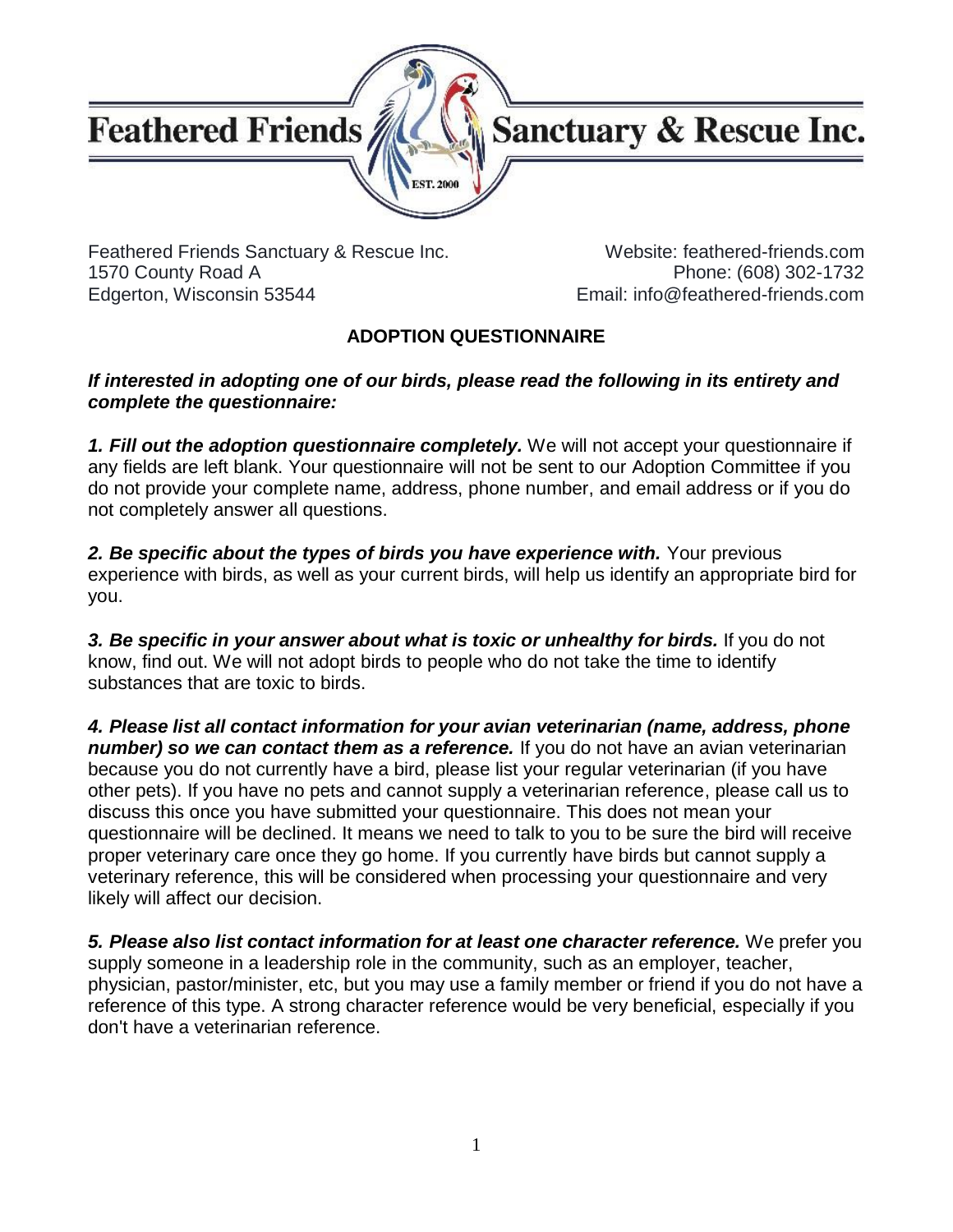

Feathered Friends Sanctuary & Rescue Inc. 1570 County Road A Edgerton, Wisconsin 53544

Website: feathered-friends.com Phone: (608) 302-1732 Email: info@feathered-friends.com

**6. Once we receive your questionnaire, we will contact references and send your questionnaire to our Adoption Committee for review.** This process can take several weeks, depending on how busy your veterinarian and other references are. Do not expect to hear from us immediately regarding your questionnaire. One way to speed up the process is to come out and meet the birds. This does not guarantee your questionnaire will lead to an adoption, but it will help us get an idea of what bird might be right for you and how you would handle having a bird. Having a questionnaire reviewed does not guarantee that you will be able to adopt a bird.

*7. We will adopt birds to applicants who live within approximately a two hour radius of our rescue.* It is time consuming and expensive for us to travel long distances for a home visit prior to adoption, and it is time consuming and expensive for you to visit our rescue to meet the birds before adopting one. Several visits are required before an a adoption can take place. If you live more than two hours away, this does not automatically disqualify you. If you have outstanding references or experience, we may be able to waive the distance limitation.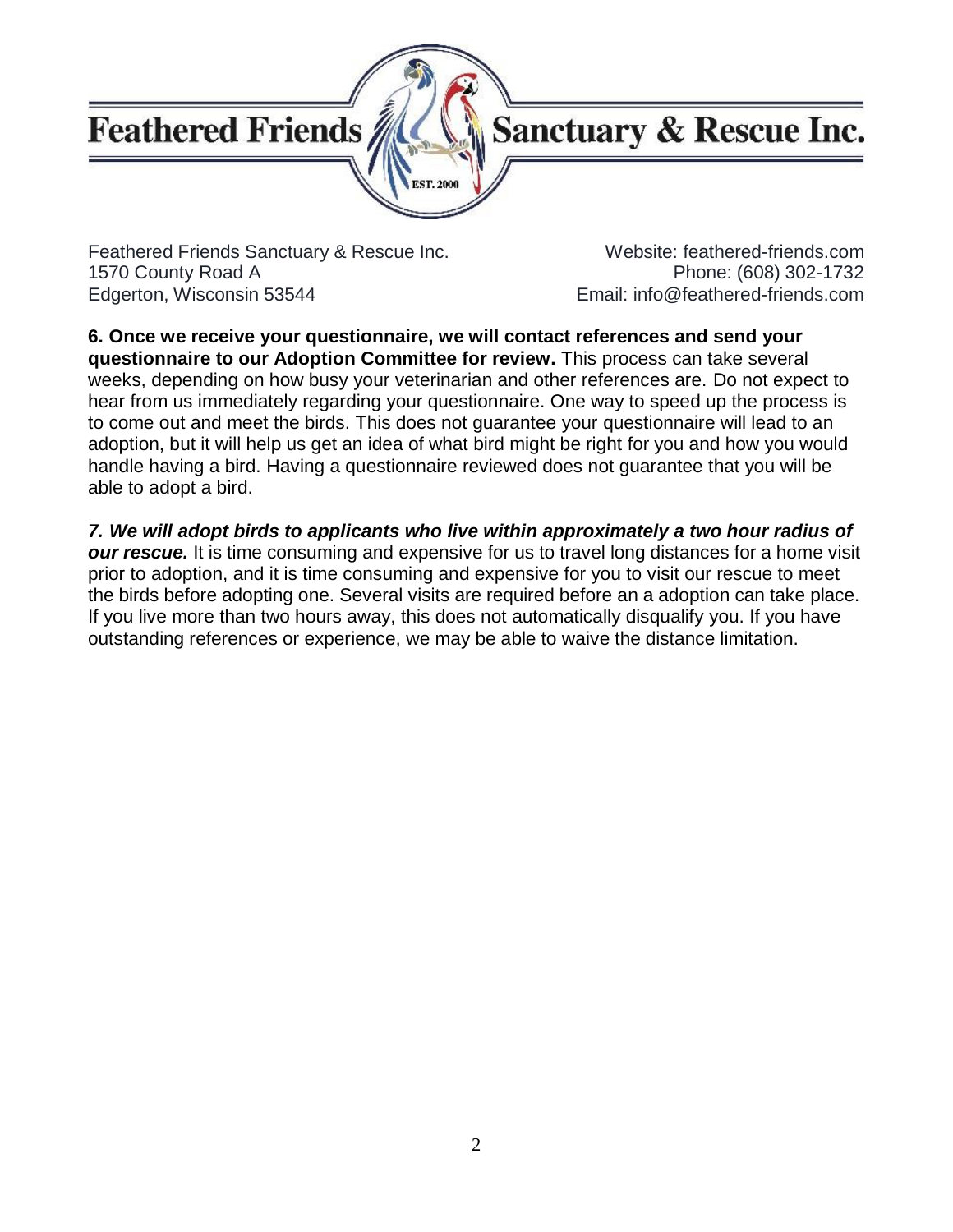

Feathered Friends Sanctuary & Rescue Inc. 1570 County Road A Edgerton, Wisconsin 53544

Website: feathered-friends.com Phone: (608) 302-1732 Email: info@feathered-friends.com

#### *How Adoptability Is Determined*

The Adoption Committee of Feathered Friends Sanctuary & Rescue, Inc., considers the applicant's length of experience and what types of birds they have experience with. While we have some birds that are very tame and sociable and will do well in most homes, we also have some birds that have been neglected or abused for years and have physical and/or psychological concerns. These birds will only be considered for applicants who have the experience necessary to work with the bird. We also have special needs birds that will require more frequent veterinary care, in which case, the applicant needs to take into consideration the costs involved. When a bird comes to Feathered Friends Sanctuary & Rescue Inc., we get to know the bird before she/he is made available for adoption. Once we understand the bird's personality, the Adoption Committee review questionnaires to find the best fit for both the bird and the applicant. When we think we have found a suitable fit, we contact those applicants to schedule a time for them to come in to meet the bird. This allows us to get a feel for how their personalities would mesh before making our final decision.

#### *Important Notes:*

If you have little to no experience with birds, do not expect to adopt a large bird. We believe that people should start with smaller birds to learn how to care for and interact with birds before attempting larger birds.

Feathered Friends Sanctuary & Rescue, Inc., reserves the right to approve or deny any questionnaire and subsequent application for adoption for any reason

Because of the potential long life of bigger birds, the age of the adoption applicant as well as the age of the bird is a contributing factor

Don't expect to come to the Sanctuary and go home with a bird on your first visit. You will have to come to the Sanctuary at least several times to spend time with the bird that you want to adopt.

#### *A Message to New Bird Owners*

It is the responsibility of Feathered Friends Sanctuary & Rescue, Inc., to educate and inform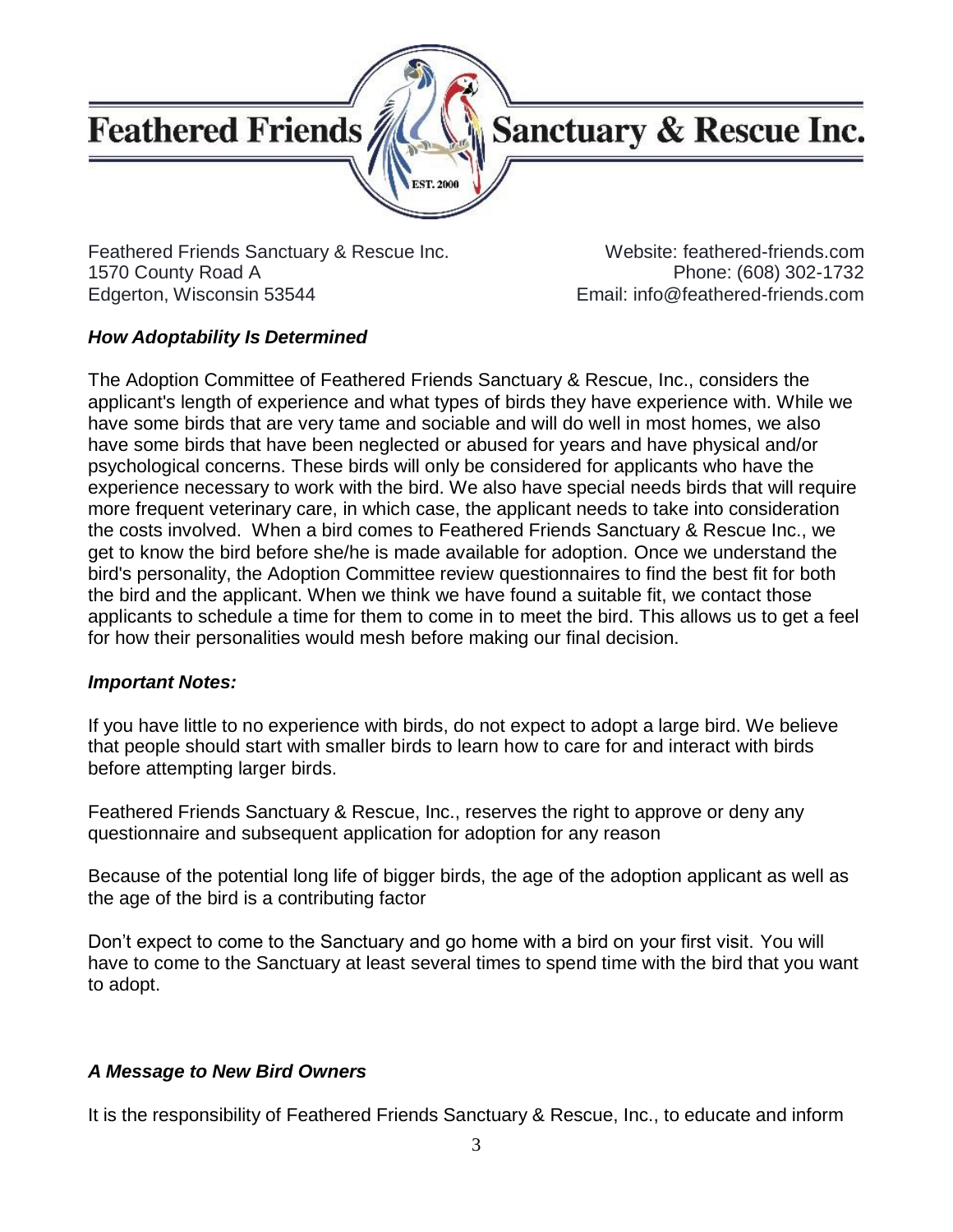### **Sanctuary & Rescue Inc.**

Feathered Friends Sanctuary & Rescue Inc. 1570 County Road A Edgerton, Wisconsin 53544

Website: feathered-friends.com Phone: (608) 302-1732 Email: info@feathered-friends.com

each applicant on responsible bird ownership, regardless of experience. We also let the adoptive families know we are available to answer questions at any time after adoption.

ST. 200

Birds are very different from other pets. A dog is not left inside a cage 24 hours per day, but some birds are. A goldfish will not begin to mutilate itself if it doesn't get enough attention or if it is bored, but a bird will. All birds come to us with baggage; some have years of unhappiness to work through. It is our responsibility to work with the birds and with their adoptive families to provide the best possible situation for the bird.

In general, the larger the bird, the louder they are. Birds do not understand that you may want to hear the TV or someone on the phone instead of their screaming for attention. They don't care if there are babies or small children that need to nap throughout the day. No amount of behavior training will ever keep a bird from vocalizing. They may scream because they are bored or want attention, but they may also scream because they are happy. If you adopt a large bird, you will have to deal with this every day.

If you live in an apartment, condo, or townhouse, don't expect to adopt a large bird, no matter how much experience you have or how quiet the bird may seem at the rescue. There are many quieter birds that would do fine in these settings, and we will match you up with this kind of bird instead.

Birds live a long time. Cats may live 20 years, and dogs might not live more than 10-15 years, but large birds can live 50/70 years. Even smaller birds generally live 20-40 years, so this is not a commitment to be taken lightly.

It is the goal of Feathered Friends Sanctuary & Rescue, Inc., to match each bird with the home that will be the safest and allow the bird the best chance for happiness and physical and psychological wellbeing

Please see the following link for more information about birds. This site will help you determine if a bird is right for you and also if you are right for a bird.

<https://www.petfinder.com/pet-adoption/other-pet-adoption/bird-adoption-tips/>

*For the health and safety of the birds, we do not ship! Please do not even ask.*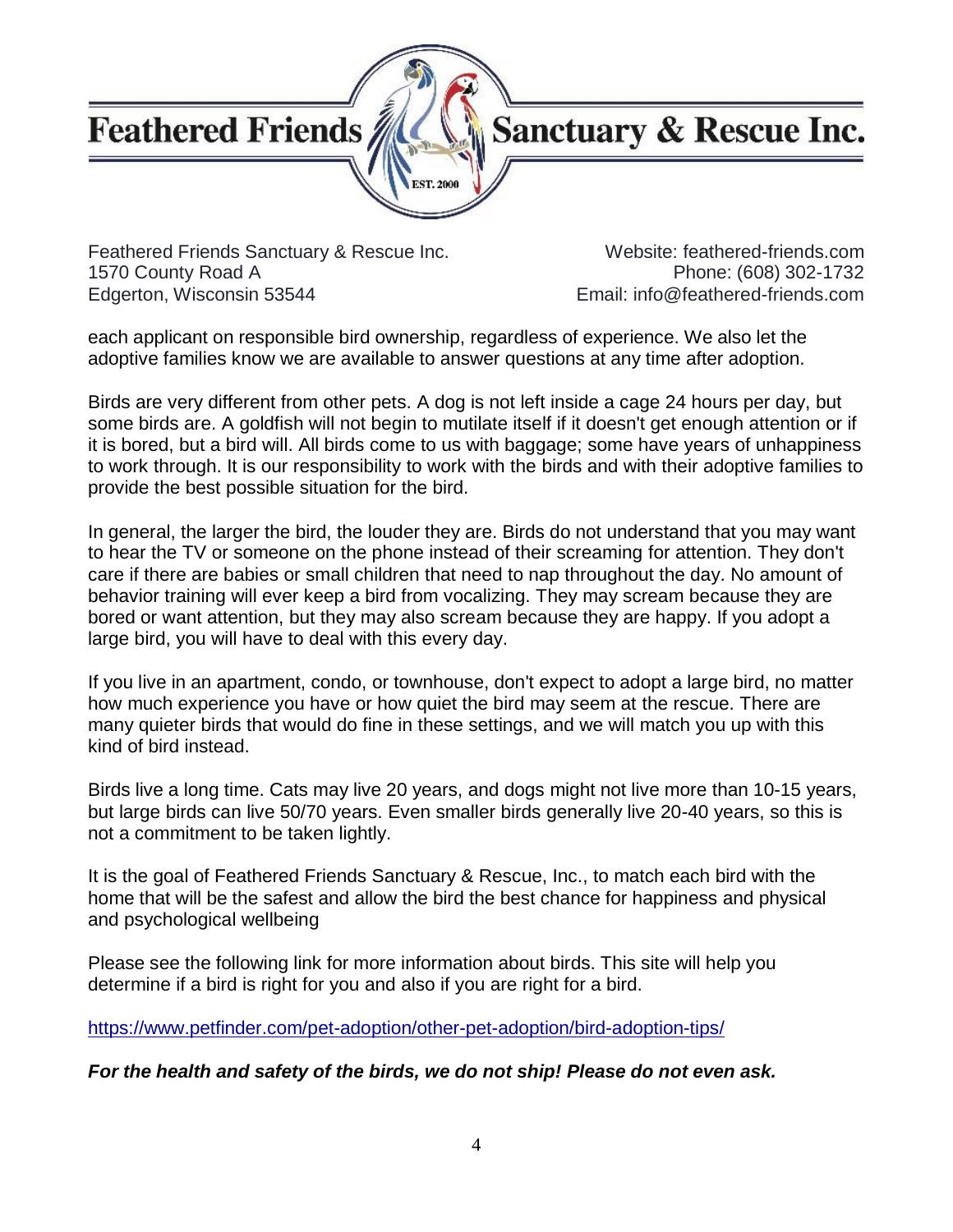

Feathered Friends Sanctuary & Rescue Inc. Website: feathered-friends.com<br>1570 County Road A Phone: (608) 302-1732 Edgerton, Wisconsin 53544 Email:info@feathered-friends.com

Phone: (608) 302-1732

#### **Adoption Questionnaire:**

| Name:                                                                                                                                                             |              |                             |       |                  |              | Age: |
|-------------------------------------------------------------------------------------------------------------------------------------------------------------------|--------------|-----------------------------|-------|------------------|--------------|------|
| <b>Email Address:</b>                                                                                                                                             |              |                             |       |                  |              |      |
| <b>Spouse/Significant Other:</b>                                                                                                                                  |              |                             |       | Age:             |              |      |
| Is this person aware of the tentative adoption?                                                                                                                   |              |                             |       |                  |              |      |
| <b>Child's Name:</b>                                                                                                                                              |              |                             | Age:  |                  |              |      |
| <b>Child's Name:</b>                                                                                                                                              |              |                             |       | Age:             |              |      |
| <b>Child's Name:</b>                                                                                                                                              |              |                             |       |                  |              | Age: |
| <b>Child's Name:</b>                                                                                                                                              |              |                             |       |                  |              | Age: |
| <b>Child's Name:</b>                                                                                                                                              |              |                             |       | Age:             |              |      |
| <b>Address:</b>                                                                                                                                                   |              |                             |       |                  |              |      |
| City:                                                                                                                                                             | State:       |                             | Zip:  |                  |              |      |
| <b>Home Phone:</b>                                                                                                                                                |              | <b>Work Phone:</b>          |       |                  |              |      |
| Best time to call/at what number?                                                                                                                                 |              |                             |       |                  |              |      |
| <b>Occupation:</b>                                                                                                                                                |              | <b>Spouse's Occupation:</b> |       |                  |              |      |
| If your present relationship were to change, who would keep the bird?                                                                                             |              |                             |       |                  |              |      |
| Do all members in your household know you are planning to adopt a bird?                                                                                           |              |                             |       |                  |              |      |
| Who will be the primary caretaker?                                                                                                                                |              |                             |       |                  |              |      |
| How many hours daily will the bird be left alone?                                                                                                                 |              |                             |       |                  |              |      |
| <b>Type of Dwelling:</b>                                                                                                                                          | <b>House</b> |                             | Condo | <b>Apartment</b> | <b>Other</b> |      |
| Do you rent or own?                                                                                                                                               |              |                             |       |                  |              |      |
| If you rent, do you have a landlord's permission to have a bird?<br>Please include a letter from your landlord giving his/her permission with this questionnaire. |              |                             |       |                  |              |      |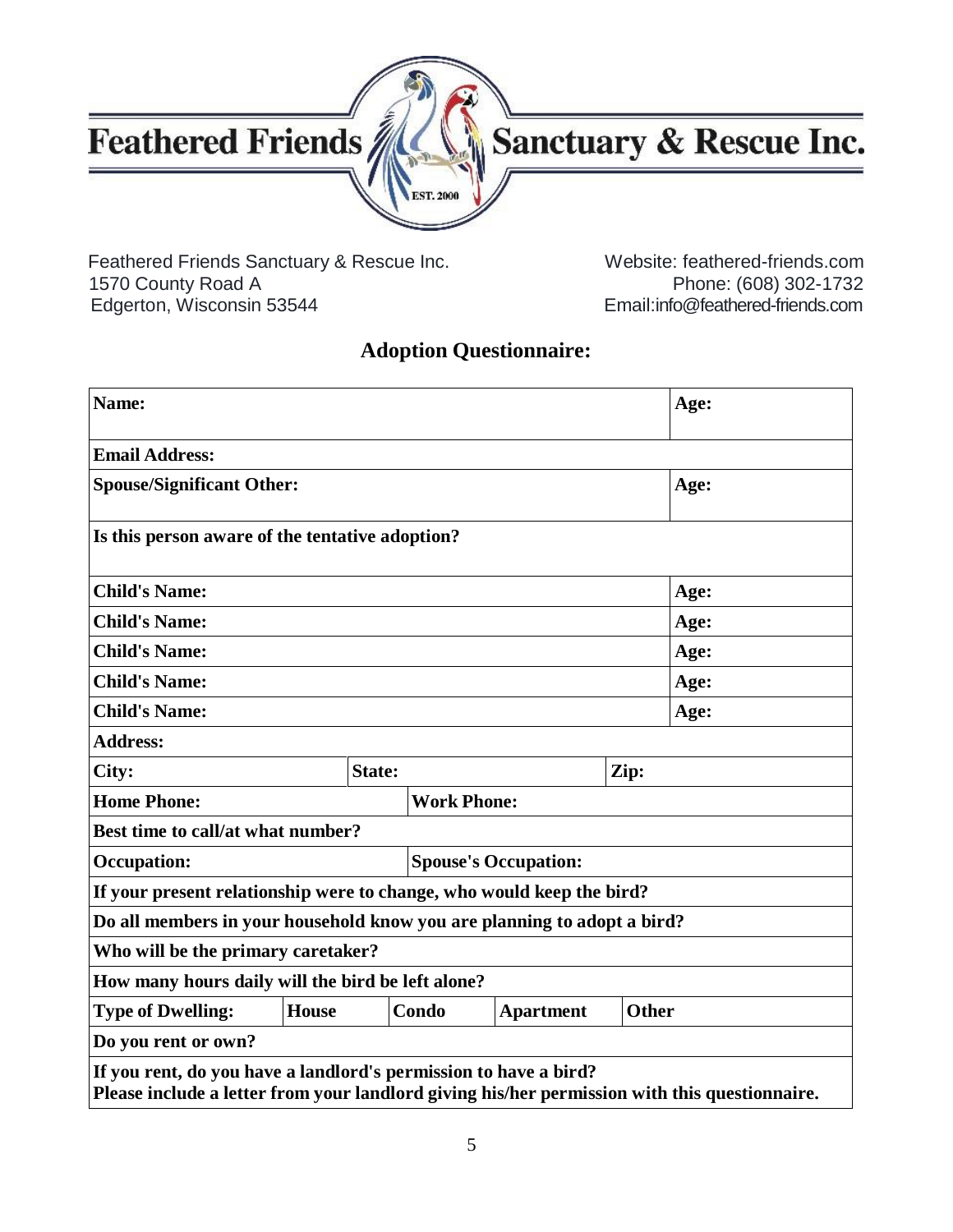

# Sanctuary & Rescue Inc.

Feathered Friends Sanctuary & Rescue Inc. Website: feathered-friends.com<br>1570 County Road A Phone: (608) 302-1732 1570 County Road A Phone: (608) 302-1732<br>Email: info@feathered-friends.com

Email: info@feathered-friend[s.com](mailto:mybirdlife@aol.com)

| Does anyone in your home smoke?                                                                                                                                                                             |                                                                                      |  |  |
|-------------------------------------------------------------------------------------------------------------------------------------------------------------------------------------------------------------|--------------------------------------------------------------------------------------|--|--|
| Do you have any other birds?                                                                                                                                                                                | <b>What species?</b>                                                                 |  |  |
| Do you have dogs?                                                                                                                                                                                           | How many/what breeds?                                                                |  |  |
| Do you have cats?                                                                                                                                                                                           | <b>How many?</b>                                                                     |  |  |
| Do you have any other pets?                                                                                                                                                                                 | How many/what kinds?                                                                 |  |  |
| Do you have any previous experience with birds?<br>If so, please include what species you have dealt with<br>Please provide details about your previous bird experience<br>Where is/are the bird/birds now? |                                                                                      |  |  |
| What type of parrot are you looking to adopt?                                                                                                                                                               |                                                                                      |  |  |
| Will you accept a handicapped bird?                                                                                                                                                                         |                                                                                      |  |  |
| If you travel, who will take care of your bird when you are away?                                                                                                                                           |                                                                                      |  |  |
| Do you have an avian vet?<br>Name and phone number?                                                                                                                                                         |                                                                                      |  |  |
| Please include any other vet's name, address, and phone number.                                                                                                                                             |                                                                                      |  |  |
|                                                                                                                                                                                                             | Please list the name, address, and phone number of at least one character reference. |  |  |
| How do you plan to socialize your parrot?                                                                                                                                                                   |                                                                                      |  |  |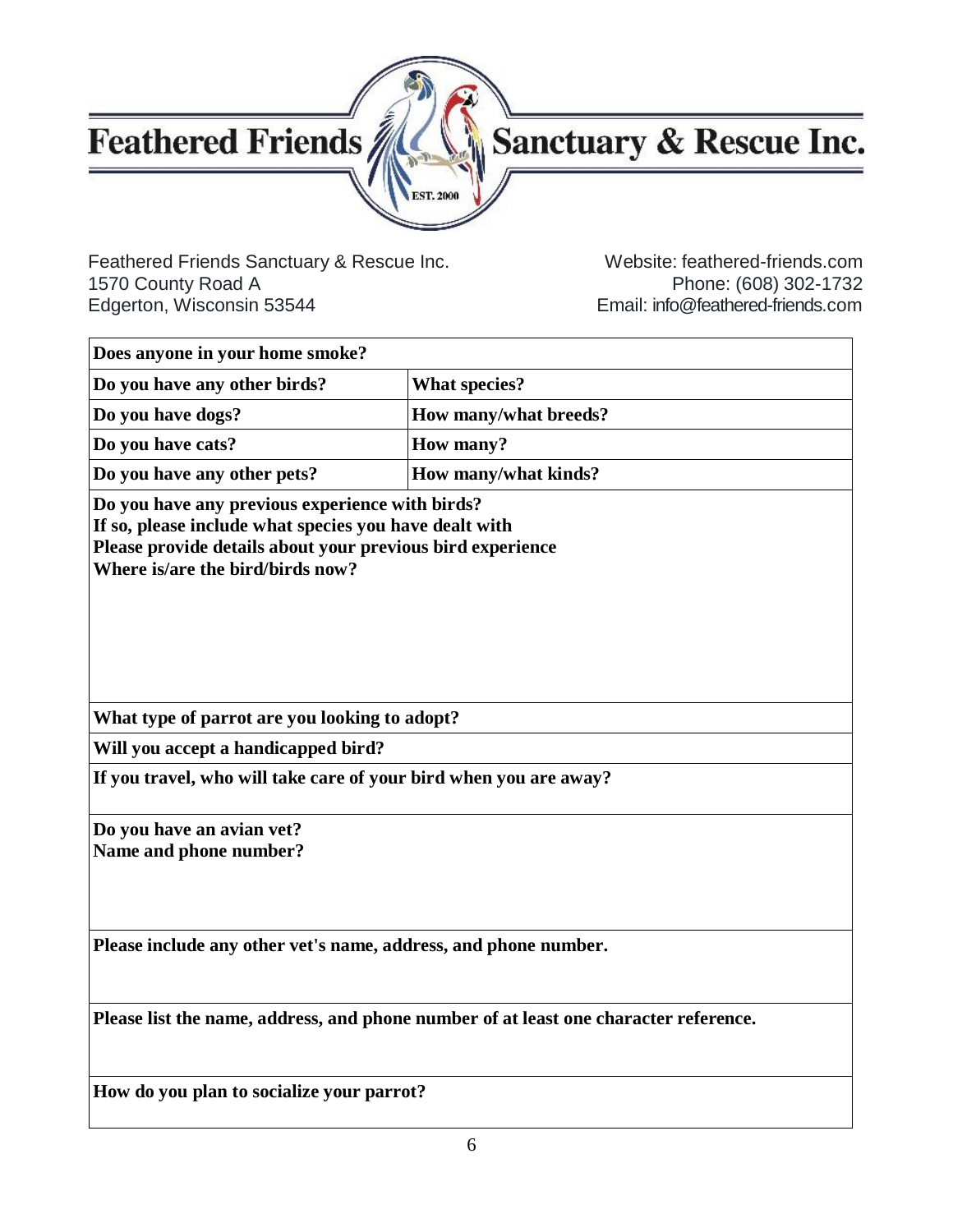

# **Sanctuary & Rescue Inc.**

Feathered Friends Sanctuary & Rescue Inc. Website: feathered-friends.com 1570 County Road A Phone: (608) 302-1732 Edgerton, Wisconsin 53544 Email: [info@feathered-friends.com](mailto:info@feathered-friends.com)

**Are you aware that Parrots have a normal urge to chew wood, buttons, jewelry, furniture, molding and any other thing that may get in the way of their potentially destructive beaks?**

**All parrots have the capability of talking, but not all will talk. Some birds will scream in loud pitches, continuously. They may just need attention, food or love. They may also have behavioral habits that could be hard to break. How would you handle these situations?**

**Parrots can require a lot of attention and maintenance. Medical attention and properly feeding the bird can be expensive. Have you considered this?**

**If you were to move out of state, would you contact FFSR as a courtesy?**

**Under what circumstances would you not be able to keep the bird? (Check all that apply)**

| Divorce/Separation                           | <b>New Baby</b>               | <b>New Job</b> |
|----------------------------------------------|-------------------------------|----------------|
| <b>Allergies</b>                             | <b>New Relationship</b>       | <b>Illness</b> |
| <b>Preferring one person over</b><br>another | <b>Other</b> (please explain) |                |

**Why do you feel you are qualified to adopt a bird?**

**Would you permit inspection of your home prior to an adoption?**

**Would you allow a post-adoption visit to your home by a FFSR volunteer?**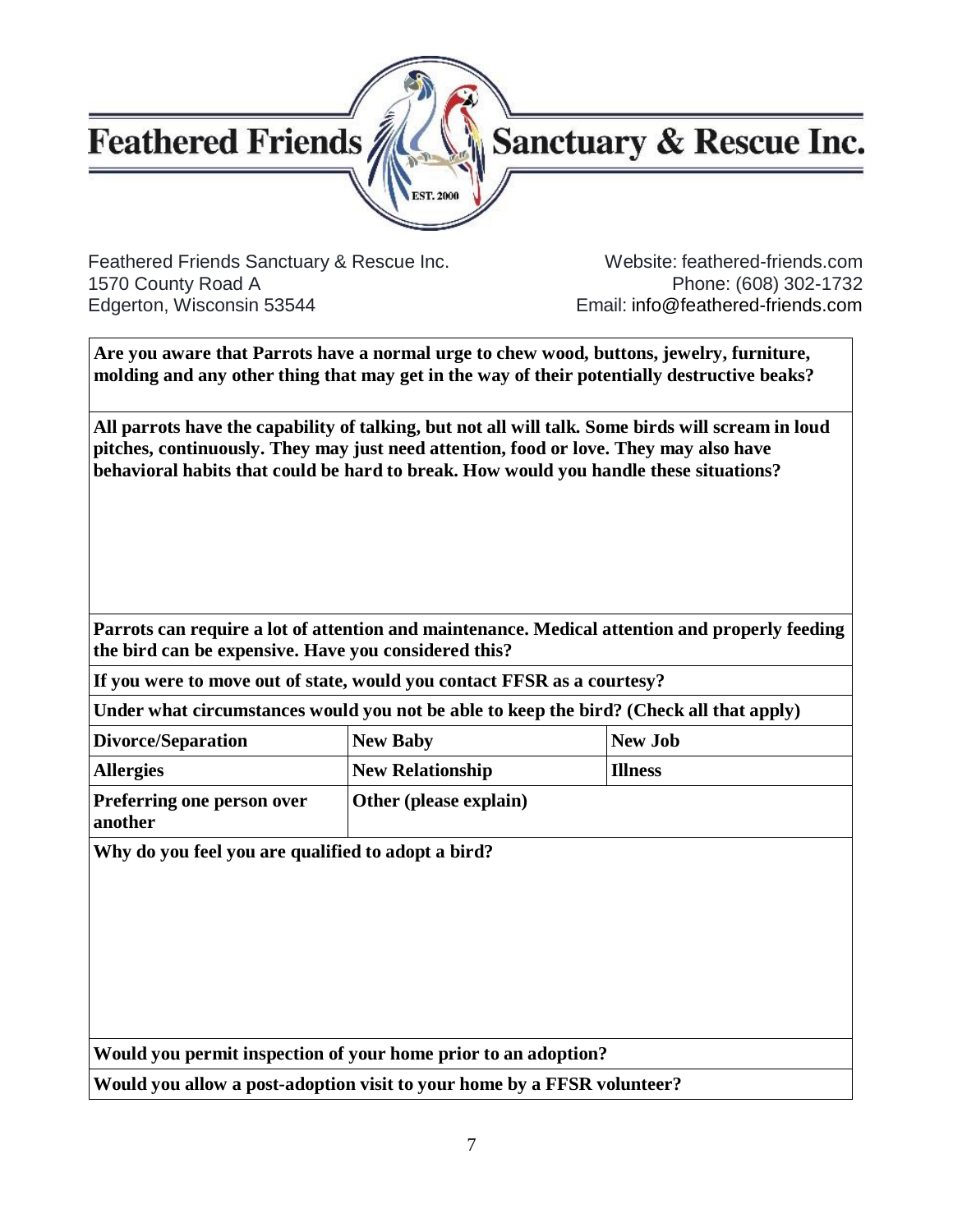

# Sanctuary & Rescue Inc.

Feathered Friends Sanctuary & Rescue Inc. Website: feathered-friends.com 1570 County Road A Phone: (608) 302-1732 Edgerton, Wisconsin 53544 Email: [info@feathered-friends.com](mailto:info@feathered-friends.com)

**If you have other birds, how would you quarantine this bird?**

**Describe signs of illness in a bird.**

**Describe some of the dangers that a bird might be exposed to in any household.**

**What are some of the foods that are toxic to birds?**

**Vitamin deficiencies can be hazardous to your bird's health. It is important to provide your bird with a wide variety of foods. What foods would you feed to an exotic bird?**

**Where will the bird's cage be located?**

**How is the proper cage size determined for each bird?**

**Certain materials used as a cage liner could kill a bird. List safe cage liners**

**What materials are safe for perches?**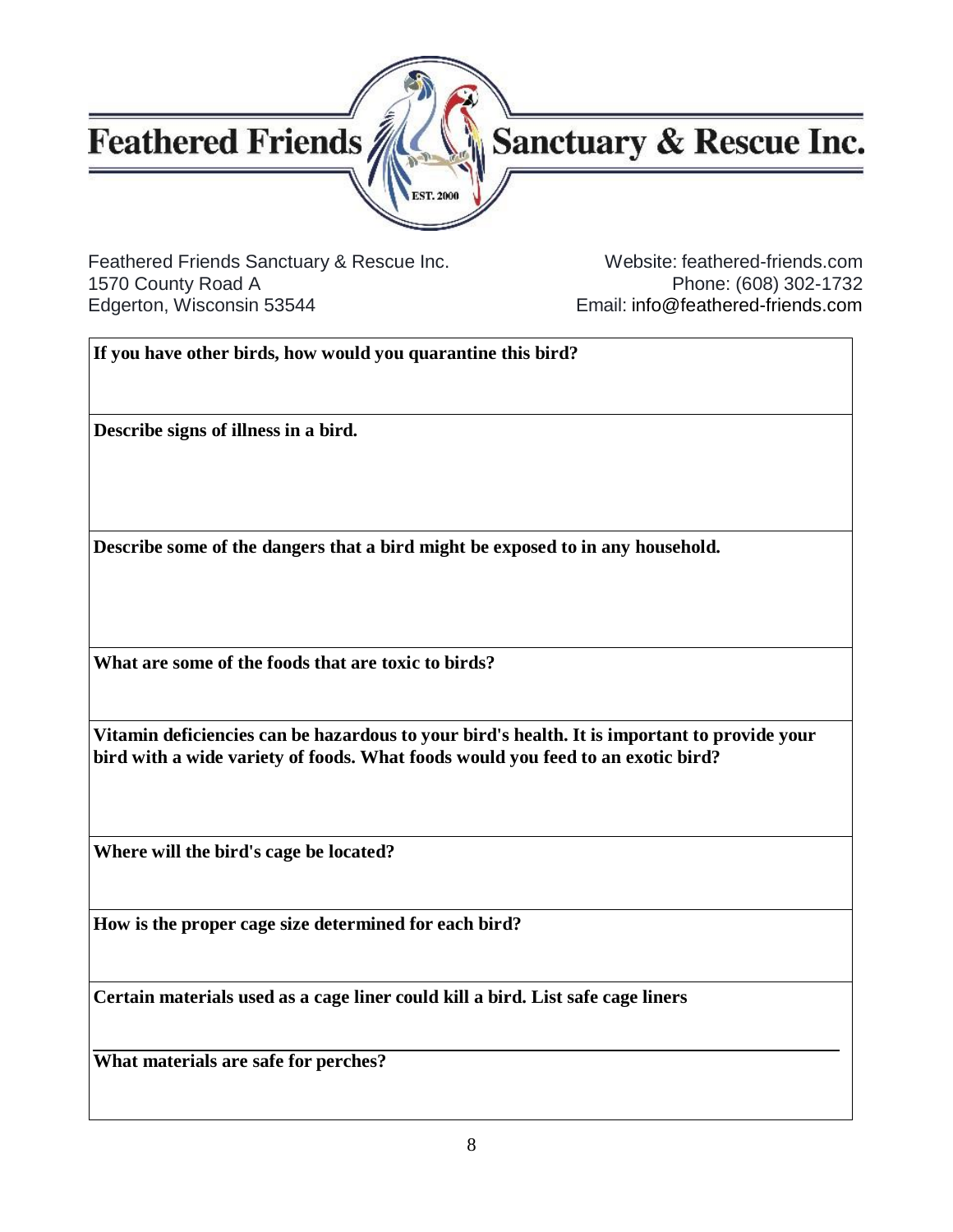

# Sanctuary & Rescue Inc.

Feathered Friends Sanctuary & Rescue Inc. Website: feathered-friends.com<br>1570 County Road A Phone: (608) 302-1732 1570 County Road A Phone: (608) 302-1732<br>Email: info@feathered-friends.com

Email: [info@feathered-friends.com](mailto:info@feathered-friends.com)

| Why is it necessary to have different diameter perches?                                                                                                                                                                                                                                                                       |       |  |
|-------------------------------------------------------------------------------------------------------------------------------------------------------------------------------------------------------------------------------------------------------------------------------------------------------------------------------|-------|--|
| List some toxic household cleaners and plants                                                                                                                                                                                                                                                                                 |       |  |
| Are you aware that your Bird could outlive you?<br>What plans have you made for this?                                                                                                                                                                                                                                         |       |  |
| Do you have asthma or allergies?                                                                                                                                                                                                                                                                                              |       |  |
| Have you ever been charged with or convicted of animal abuse or neglect or domestic violence<br>in this or any other state. Has anyone in the household where this bird will reside ever been<br>charged with or convicted of animal abuse or neglect or domestic violence in this or any other<br>Yes<br>$\bf{No}$<br>state. |       |  |
| FFFS reminds you that in the event you cannot keep your bird, you must call us. Please alert<br>us if you feel you cannot keep this bird. We have made a commitment with the donor that must<br>be honored at all times.                                                                                                      |       |  |
| <b>Potential Adopter's Signature:</b>                                                                                                                                                                                                                                                                                         | Date: |  |